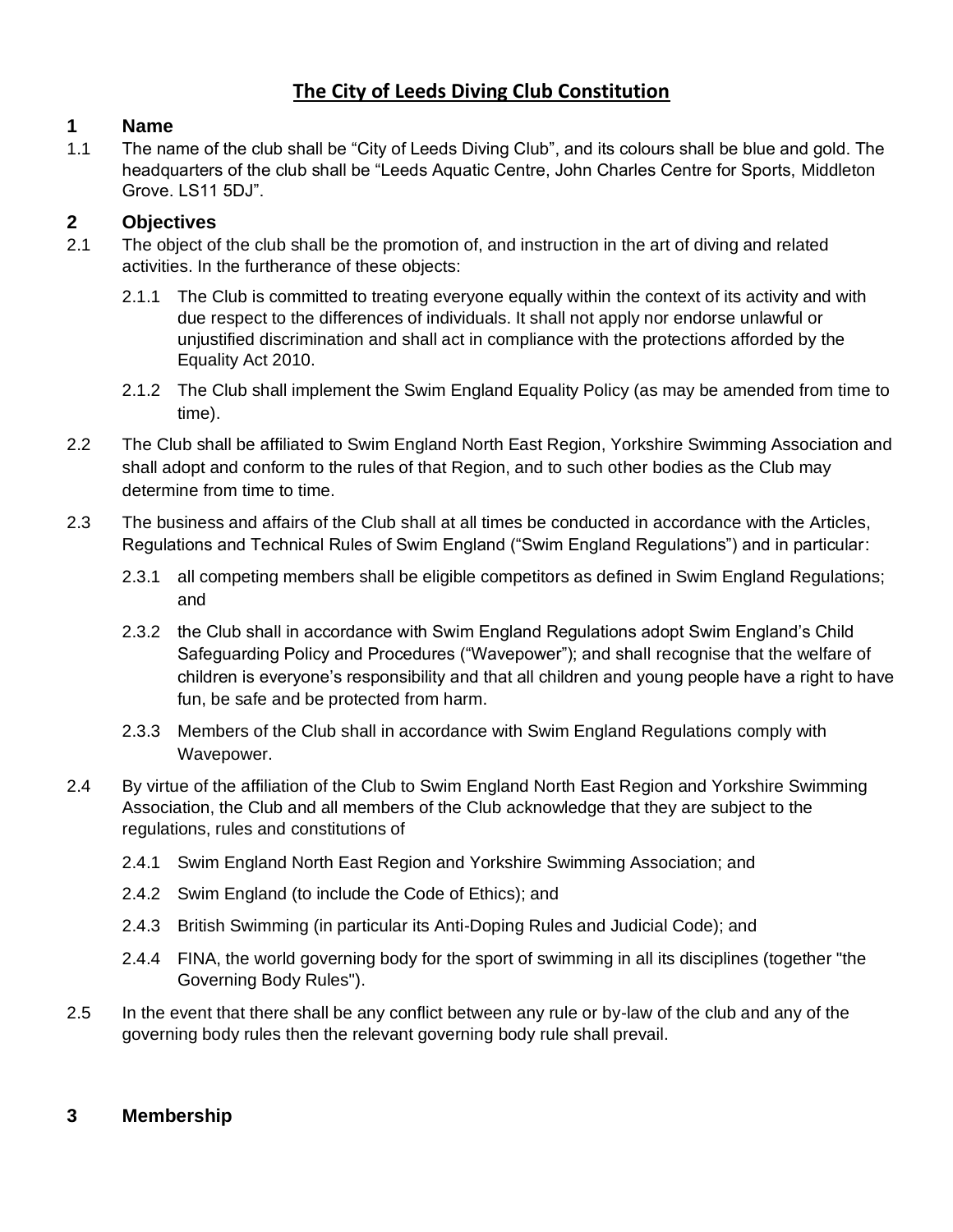- 3.1 The total membership of the Club shall not normally be limited, if however, the committee considers that there is a good reason to impose any limit from time to time then the committee shall put forward appropriate proposals for consideration at a General Meeting. The members shall have the right to impose (and remove) from time to time any limits on total membership (or any category of membership) of the club.
- 3.2 All persons who assist in any way with the Club's activities shall become members of the Club and hence of Swim England and the relevant Swim England membership fee shall be paid. Assisting with the Club's activities shall include, but not be restricted to, administrators, associate members, voluntary instructors, teachers and coaches, Committee members, helpers, Honorary members, life members, Officers, patrons, Presidents, technical and non-technical officials, temporary members, Vice Presidents and verifiers or tutors of Swim England's educational certificates.
- 3.3 Paid instructors, teachers and coaches who are not members of the Club must be members of a body which accepts that its members are bound by Swim England's Code of Ethics, Swim England Regulations relating to Wavepower, those parts of the Judicial Regulations and procedures necessary for their implementation and whilst engaged in activities under the jurisdiction of Swim England shall be subject to all the constraints and privileges of the Judicial Regulations.
- 3.4 Any person who wishes to become a member of the Club must submit a signed application to the Secretary (and in the case of a junior swimmer the application must be signed by the swimmer's parent or guardian). Election to membership shall be determined by the *C*ommittee but other person(s) authorised by the Committee may make recommendation as to the applicant's acceptability.

The Committe*e* shall be required to give reasons for the refusal of any application for membership. Any person refused membership may seek a review of this decision before a Review Panel appointed by the Committee ("Review Panel") comprised of not less than three members (who may or may not be members of the Committee). The Review Panel shall, wherever practicable*,* include one independent member nominated by the Swim England North East Region. The person refused membership shall be entitled to make representations to the Review Panel. The procedures for review shall be at the discretion of the Review Panel whose decision shall be final and binding

- 3.5 In its consideration of applications for membership, the Club shall not act in a discriminatory manner and in particular, shall adhere to the Equality Act 2010 (as may be amended). Accordingly, (unless the Club chooses to restrict its membership to only people who share the same Protected Characteristic) the Club shall not refuse membership on the basis of a Protected Characteristic within the Equality Act 2010, such as disability; gender or gender identity; pregnancy; race; religion or belief; or sexual orientation. Neither may refusal be made on the grounds of political persuasion.
- 3.6 The Club may refuse membership only for good and sufficient cause, such as conduct or character likely to bring the Club or the sport into disrepute, or, in the case of a swimmer, being unable to achieve the entry standards as laid down and provided by the Club to the applicant for membership.

#### **4 Subscription and other fees**

- 4.1 The annual membership subscription shall be determined from time to time by the Committee and the committee shall in so doing make special provision for different classes of membership as the Annual General Meeting shall determine.
- 4.2 The annual subscription and entrance fee (if any) shall be due on joining the club and thereafter on the first day of January each year.
- 4.3 Any member whose subscription is unpaid by the date falling thirty days after the due date for payment may be suspended by the committee from some or all club activities from a date to be determined by the committee and until such payment is made.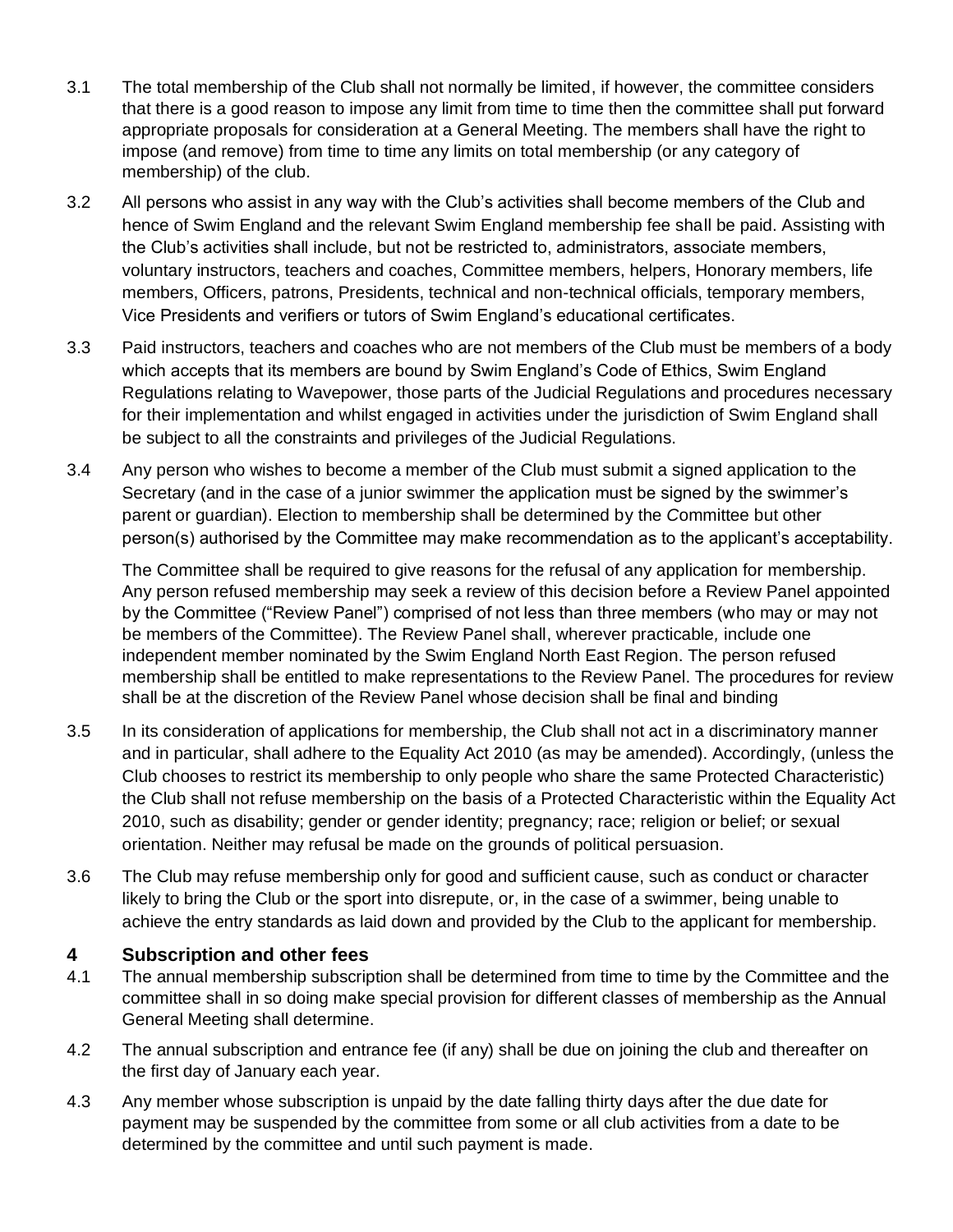- 4.4 The Committee shall, from time to time, have the power to determine the annual membership subscription and other fees. This shall include the power to make such increase in the subscription as shall, where the Club pays the individual Swim England membership fees to Swim England on behalf of members, be consequential upon an increase in individual Swim England membership fees. Any increase in subscriptions shall be advised to the members in writing with the reasons for any increase to be reported to the members at the next Annual General Meeting.
- 4.5 The Executive Officers (or the Committee) shall have the power in special circumstances to remit the whole or part of the fees, including the Swim England membership fees, to address issues of social inclusion.

## **5 Resignation**

- 5.1 A member wishing to resign membership of the club must give to the secretary written notice of his resignation. A member's resignation shall only take effect when this (rule 5.1) has been complied with.
- 5.2 The member who resigns from the Club in accordance with Rule 5.1 above shall not be entitled to have any part of the annual membership fee or any other fees returned.
- 5.3 Notwithstanding the provisions of rule 5.1 above a member whose subscription is more than three months in arrears shall be deemed to have resigned. Where the membership of the member shall be terminated in this way he shall be informed in writing that he is no longer a member by notice handed to him or sent by post to his last known address.
- 5.4 The Swim England Membership Department shall be informed should a member resign when still owing money or goods to the Club.

## **6 Expulsion and other Disciplinary action**

- 6.1 The Committee shall have power to expel a member when, in its opinion, it would not be in the interests of the Club for the individual to remain a member. The Club in exercising this power shall comply with the provisions of Rules 6.3 and 6.4 below.
- 6.2 Upon expulsion the former member shall not be entitled to have any part of the annual membership fee refunded and must return any Club or external body's trophy or trophies held forthwith. Clubs in exercising this power are required to comply with the provision of Rules 6.3 and 6.4 below.
- 6.3 The Club shall comply with the relevant Judicial Regulations for handling Internal Club Disputes Procedures ("the Procedures") as the same may be revised from time to time. (A copy of the Procedures may be obtained from the Swim England website, Swim England Handbook or from the Office of Judicial Administration).
- 6.4 A member may not be expelled or (subject to rule **6.5** below) be made the subject of any other penalty unless the panel hearing the complaint shall unanimously vote in favour of the expulsion of (or other penalty imposed upon) the member.
- 6.5 The officers of the club (or any person to whom the committee shall delegate this power) may temporarily suspend or exclude a member from particular training sessions and/or wider club activities, when in their opinion such action is in the interest of the club. Where such action is taken, the complaint will thereafter be dealt with in accordance with the **Judicial Regulations**.

## **7 Committee**

7.1 The Committee shall consist of the Chairman, Hon Secretary, Hon Treasurer, Head Coach and Divers' representative (together "the Executive Officers of the club") and a minimum of five and a maximum of ten Elected Members all of whom must be members of the club. All Committee members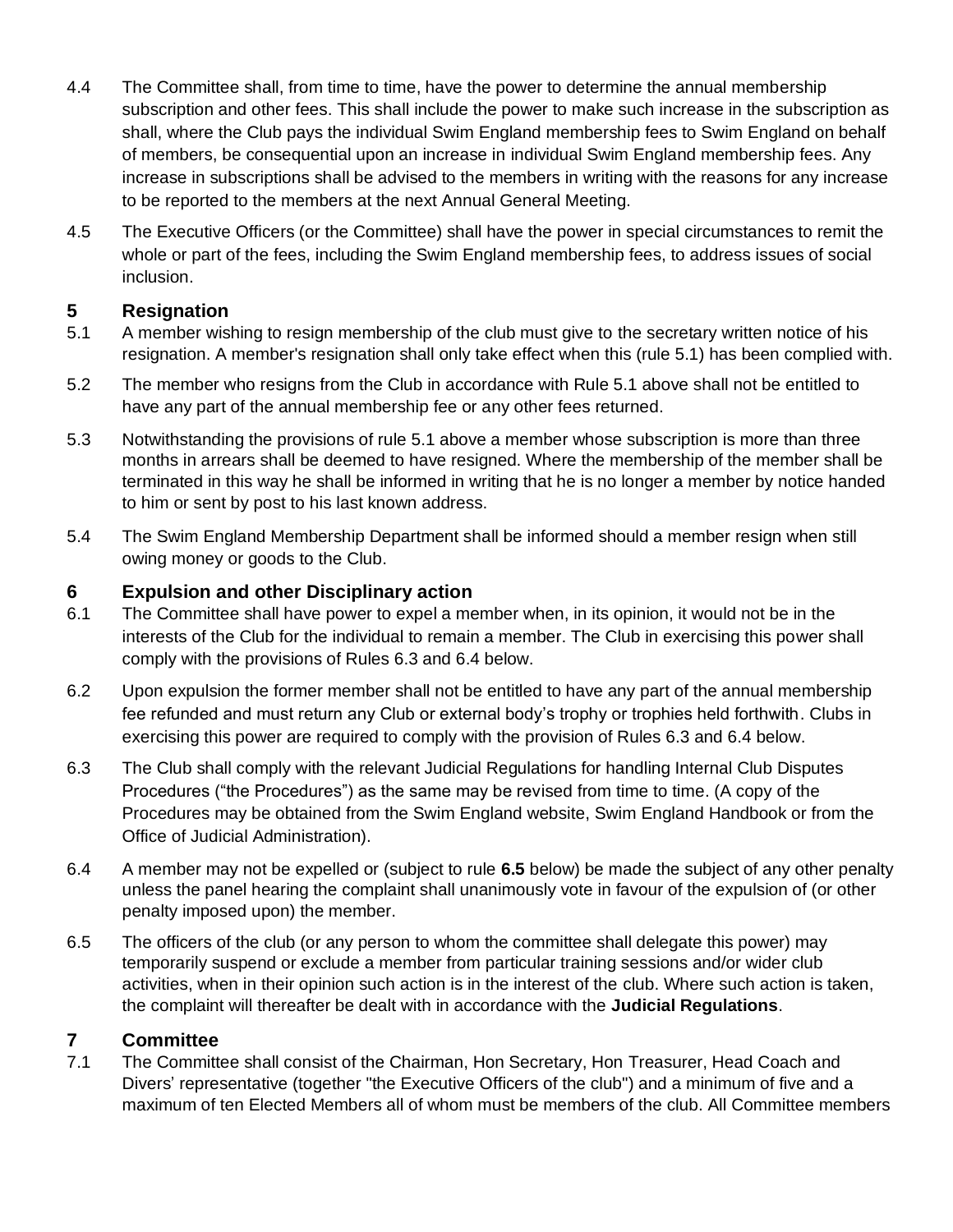must be not less than eighteen years of age though the Committee may allow younger members to attend their meetings without the power to vote.

- 7.2 The Committee shall appoint a member of the club as Welfare Officer who must not be less than 18 years of age, who should have an appropriate background and who is required to undertake appropriate training in accordance with **Wavepower**. The welfare officer will have a right to attend committee meetings without the power to vote. (The welfare officer should ideally have no personal or professional relationship with the head coach or Executive Officers of the club).
- 7.3 The Committee members shall be proposed, seconded and elected by ballot at the Annual General Meeting each year and shall remain in office until their successors are elected at the next Annual General Meeting. Any vacancy occurring by resignation or otherwise may be filled by the Committee. Retiring members of the Committee shall be eligible for re-election.
- 7.4 Committee meetings shall be held not less than bi-monthly (save where the committee itself shall be a simple majority resolve not to meet), and the quorum of that meeting shall be 6 plus one Officer. The Chairman and the Secretary shall have the discretion to call further meetings of the Committee if they consider it to be in the interests of the club. The Secretary shall give all the members of the Committee not less than 10 days oral or written notice of a meeting. Decisions of the Committee shall be made by a simple majority and in the equality of votes the Chairman (or the acting Chairman of that meeting) shall have a casting or additional vote. The Secretary, or in his absence a member of the committee, shall take minutes.
- 7.5 In the event that a quorum is not present within thirty minutes of the published start time, a meeting shall stand adjourned to the time and date falling seven days after the date of the meeting, or such other date and time as may be determined by the Chairman. If a quorum is not present at the adjourned meeting then those committee members attending may act for the purpose of calling a Special General Meeting of the members, to which the provisions as to minimum notice contained in rule 11.1 shall not apply.
- 7.6 In addition to the members so elected the committee may co-opt further members of the club as and when required, who shall serve until the next Annual General Meeting. Co-opted members shall not be entitled to vote at the meetings of the committee and shall not be counted in establishing whether a quorum is present.
- 7.7 The committee may from time to time appoint from among their number such sub committees as they may consider necessary (and to remove (in whole or in part) or vary the terms of reference of such sub committees) and may delegate to them such of the powers and duties of the committee as the committee may determine. All sub committees shall periodically report their proceedings to the committee and shall conduct their business in accordance with the directions of the committee.
- 7.8 The committee shall be responsible for the management of the Club and shall have the sole right of appointing and determining the terms and conditions of service of employees of the club. The committee shall have power to enter into contracts for the purposes of the Club on behalf of all the members of the Club. The Committee shall be responsible for ensuring that the Accounts of the Club for each financial year be examined by an independent examiner to be appointed by the members in General Meeting. The committee shall also have the power to make regulations and to settle disputed points not otherwise provided for in this constitution.
- 7.9 The members of the committee shall be entitled to an indemnity out of the assets of the Club for all expenses and other liabilities properly incurred by them in the management of the affairs of the club.
- 7.10 The Committee shall maintain an Accident Book in which all diving-related accidents to club members occurring outside council provided training shall be recorded. Details of such accidents shall be reported to the insurers in accordance with the Accident/Incident Notification guidelines. The club shall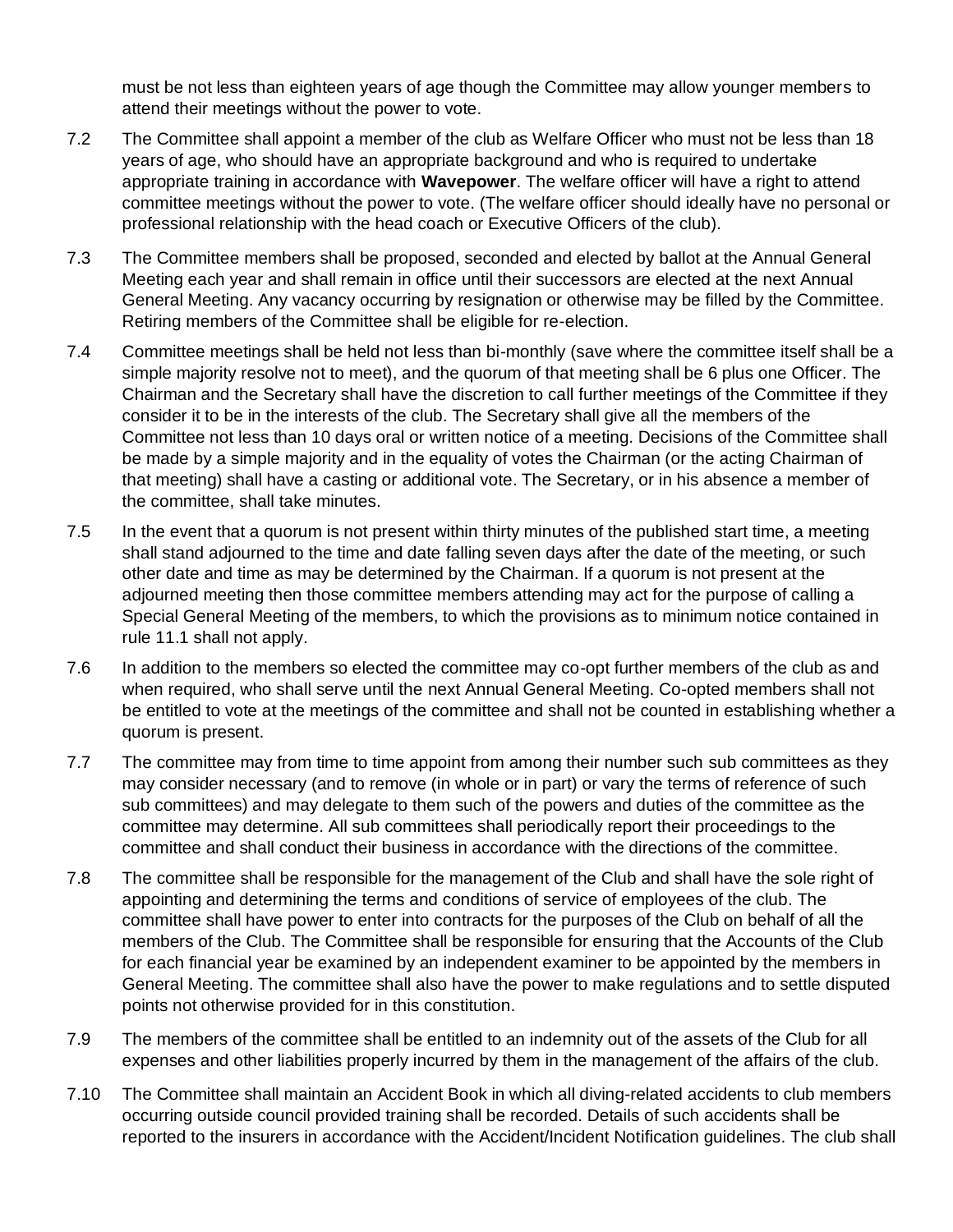make an annual return to the Swim England Membership Department indicating whether or not an entry has been made in the prescribed online form.

## **8 Ceremonial Positions and Honorary Members/Life Members**

- 8.1 The Annual General Meeting of the Club, if it thinks fit, may elect a President and Vice Presidents. A President or Vice President need not be a member of the association and on election shall, ex officio, be an honorary member of the club and must be included in the club's annual return of members to Swim England.
- 8.2 The Committee may elect any person as an honorary member of the club for such period as they think fit and they shall be entitled to all the privileges of membership except that they shall not be entitled to vote at meetings and serve as officers or on the committee unless any such person shall have retained in addition his ordinary membership of the club. Such honorary members must be included in the club's annual return as to membership.

#### **9 Annual General Meeting**

- 9.1 The Annual General Meeting of the Club shall be held each year on a date falling within the period 1st October (the opening date) and 30th November (the closing date). The date for the Annual General Meeting shall be fixed by the Committee.
- 9.2 The purpose of the Annual General Meeting is to transact the following business:
	- 9.2.1 To receive the Chairman's report of the activities of the Club during the previous year;
	- 9.2.2 To receive and consider the accounts of the Club for the previous year and the report on the accounts of the independent examiner and the Treasurers report as to the financial position of the club;
	- 9.2.3 To remove and elect the independent examiner (who must not be a member of the committee or a member of the family of a member of the committee) or confirm that he remain in office;
	- 9.2.4 To elect the officers and other members of the committee;
	- 9.2.5 To decide on any resolution which may be duly submitted in accordance with rule 9.3.
	- 9.3 Nominations for election of members to any officer or to membership of the committee shall be made in writing by the proposer and seconder to the secretary not later than 21 days before the opening date specified above. The nominee shall be required to indicate in writing on the nomination form his willingness to stand for election. Notice of any resolution proposed to be moved at the Annual General Meeting shall be given in writing to the Secretary not less than 21 days before the opening date.

#### **10 Special General Meeting**

10.1 A Special General Meeting may be called at any time by the Committee. A Special General Meeting shall be called by the Secretary within twenty-eight days of receipt by him of a requisition in writing signed by not less than ten members entitled to attend and vote at a General Meeting or (if greater) such numbers as represents one tenth in number of such members, stating the purposes for which the meeting is required and the resolutions proposed.

#### **11 Procedure at the Annual and Special General Meetings**

11.1 The Hon. Secretary shall personally be responsible for providing a "Notice of Meeting" to each member, this will be carried out either by hand, in writing at the last known address or by email using the most recent email address provided.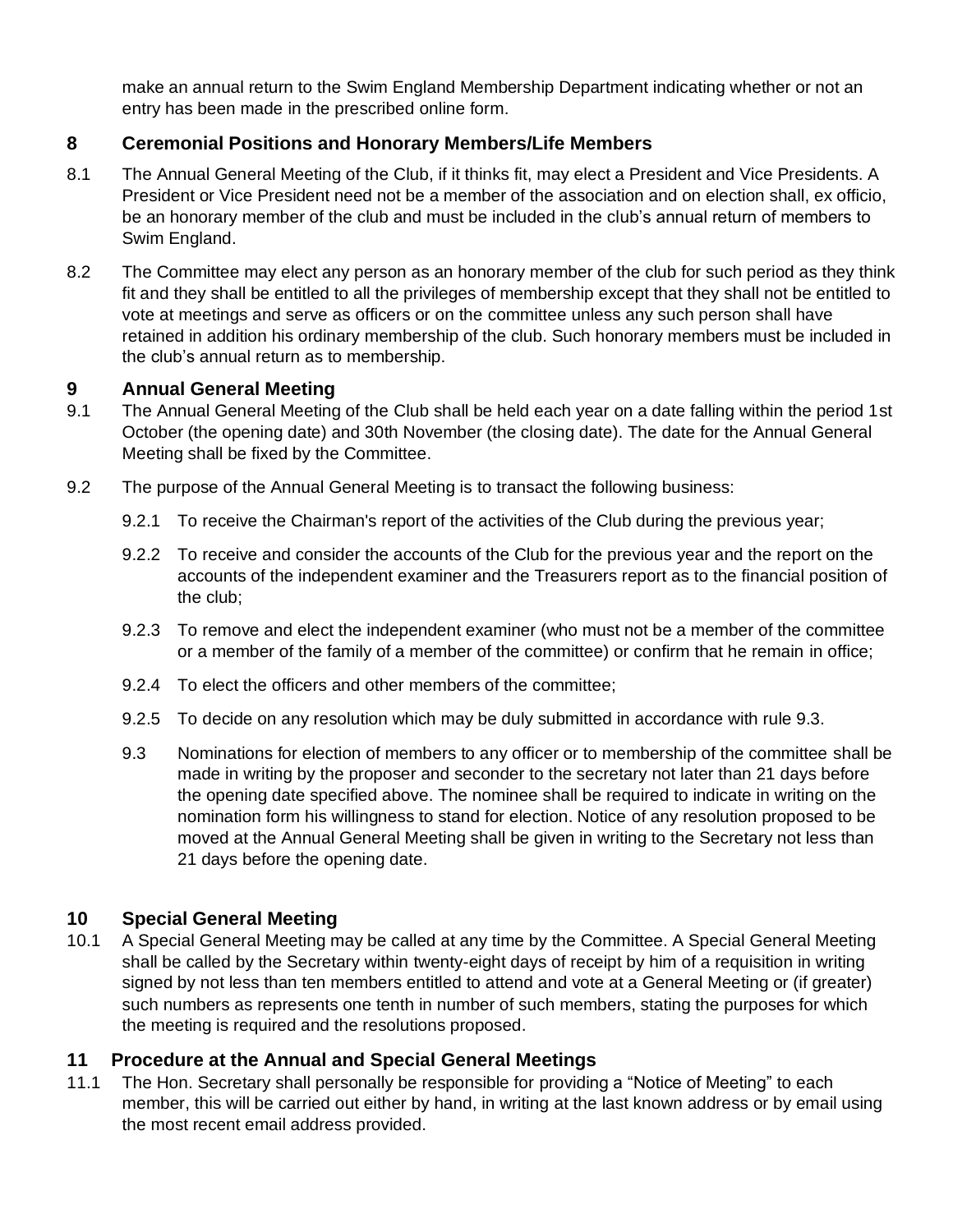- 11.1.1 The Notice will include the date, time and place of the General Meeting together with the resolutions to be proposed thereat.
- 11.1.2 Notice will be provided at least 14 days before the meeting and in the case of the Annual General Meeting, a list of the nominees for the Committee posts and a copy of the examined accounts.
- 11.1.3 The Notice of Meeting shall in addition wherever possible be displayed on the club notice board where one exists.
- 11.2 The quorum for the Annual and Special General Meeting shall be 10 members entitled to attend and vote at the meeting or (if greater) such number as represents one tenth of such members.
- 11.3 The Chairman, or in his absence a member selected by the committee, shall take the chair. Each member present shall have one vote and resolutions shall be passed by a simple majority. For the procedures for submitting resolutions to be considered at a General Meeting members are referred to Rule 9.3. In the event of an equality of votes the Chairman shall have a casting or additional vote.
- 11.4 Only paid up members of the club who have reached their 18th Birthday shall be entitled to be heard and vote on all matters. Members who have not reached their 18th Birthday shall be entitled to be heard and vote only on matters determined by the chairman as matters concerning juniors, such as the election of the diver's representative.
- 11.5 The Secretary, or in his absence a member of the committee, shall take minutes at the Annual and Special General Meetings.
- 11.6 The Chairman shall at all General Meetings have unlimited authority upon every question of order and shall be, for the purposes of such meeting, the sole interpreter of the rules of the club.

#### **12 Alteration of the Rules and other Resolutions**

- 12.1 The Rules may be altered by resolution at an Annual or Special General Meeting provided that the resolution is carried by a majority of at least two thirds of members present and entitled to vote at the General Meeting. No amendment to the rules shall become effective until such amendment shall have been submitted to and validated by Swim England North East Region.
- 12.2 Such number of members as represent one tenth in number of the members entitled to attend and vote at a General Meeting shall be entitled to put any proposal for consideration at any General Meeting provided the proposal in writing shall have been handed to or posted to the Secretary of the club so as to be received by him not later than 10 September in the case of the AGM or in the case of a Special General Meeting 28 days before the date of the meeting and thereafter the Secretary shall supply a copy of the proposal or resolution to the members in the manner provided in Rule 11.1.

#### **13 By-laws**

13.1 The Committee shall have power to make, repeal and amend such by-laws as they may from time to time consider necessary for the wellbeing of the Club which by-laws, repeals and amendments shall have effect until set aside by the Committee or at a General Meeting.

#### **14 Finance**

- 14.1 The Hon. Treasurer is accountable for managing the club finances, ensuring all monies are collected as required and expenditure is appropriate.
- 14.2 A bank account has been set up in the name of the Club; between three and five signaturies will be registered at any one time to include the Hon. Treasurer and Hon. Secretary.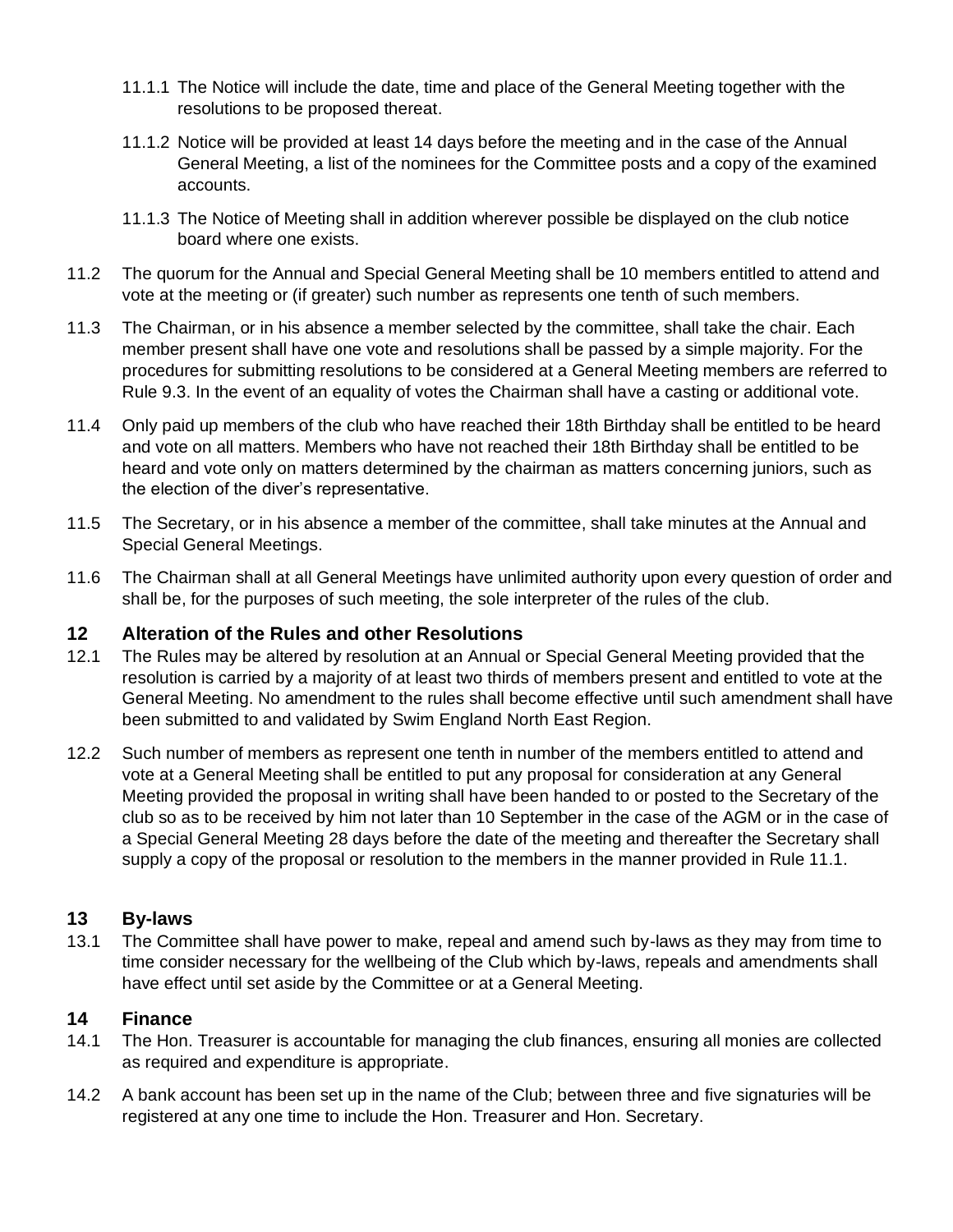- 14.3 The withdrawal of monies from the club will be undertaken according to the following:
	- 14.3.1 By cheque signed by two of signatories.
	- 14.3.2 Using the club account debit card which shall be in the name of the Hon. Treasurer. When using the card, the Hon. Treasurer shall inform either the Hon. Chairman or Hon. Secretary of the transaction date, amount spent and recipient within 48 hours of the transaction.
	- 14.3.3 By online payment; as above, the Hon. Treasurer shall inform either the Hon. Chairman or Hon. Secretary of the transaction date, amount spent and recipient within 48 hours of the transaction.
- 14.4 All monies payable to the Club shall be received by the Treasurer and deposited in a Bank account in the name of the Club. Any monies not required for immediate use may be invested, as the committee in its discretion think fit.
- 14.5 The income and property of the Club shall be applied only in furtherance of the objects of the Club and no part thereof shall be paid by way of bonus, dividend or profit to any members of the Club save as set out in Rule 17.3.
- 14.6 The Committee shall have power to authorize the payment of remuneration and expenses to any Officer, member or employee of the Club and to any other person or persons for services rendered to the club.
- 14.7 The financial transactions of the Club shall be recorded by the Treasurer in such manner as the Committee think fit.
- 14.8 The financial year of the Club shall be the period commencing on 1<sup>st</sup> September and ending on 31st August. Any change to the financial year shall require the approval of the members in a General Meeting.

#### **15 Borrowing**

- 15.1 The Committee may borrow money on behalf of the Club for the purposes of the Club from time to time at their own discretion, up to such limits on borrowing as may be laid down from time to time by the General Meeting, for the general upkeep of the Club or with the prior approval of a General Meeting for any other expenditure, additions or improvements.
- 15.2 When so borrowing the Committee shall have power to raise in any way any sum or sums of money and to raise and secure the repayment of any sums or sums of money in such manner or on such terms and conditions as it thinks fit, and in particular by mortgage of or charge upon or by the issues of debentures charged upon all or any part of the property of the Club.
- 15.3 The Committee shall have no power to pledge the personal liability of any member of the Club for repayment of any sums so borrowed.

#### **16 Property**

- 16.1 The property of the Club, other than cash at the bank, shall be vested in not more than four custodians. They shall deal with the property as directed by resolution of the Committee and entry in the minute book shall be conclusive evidence of such a resolution.
- 16.2 The custodians shall be elected at a General Meeting of the Club and shall hold office until death or resignation unless removed by a resolution passed at a General Meeting.
- 16.3 The Custodians shall be entitled to an indemnity out of the property of the club for all expenses and other liabilities properly incurred by them in the discharge of their duties.